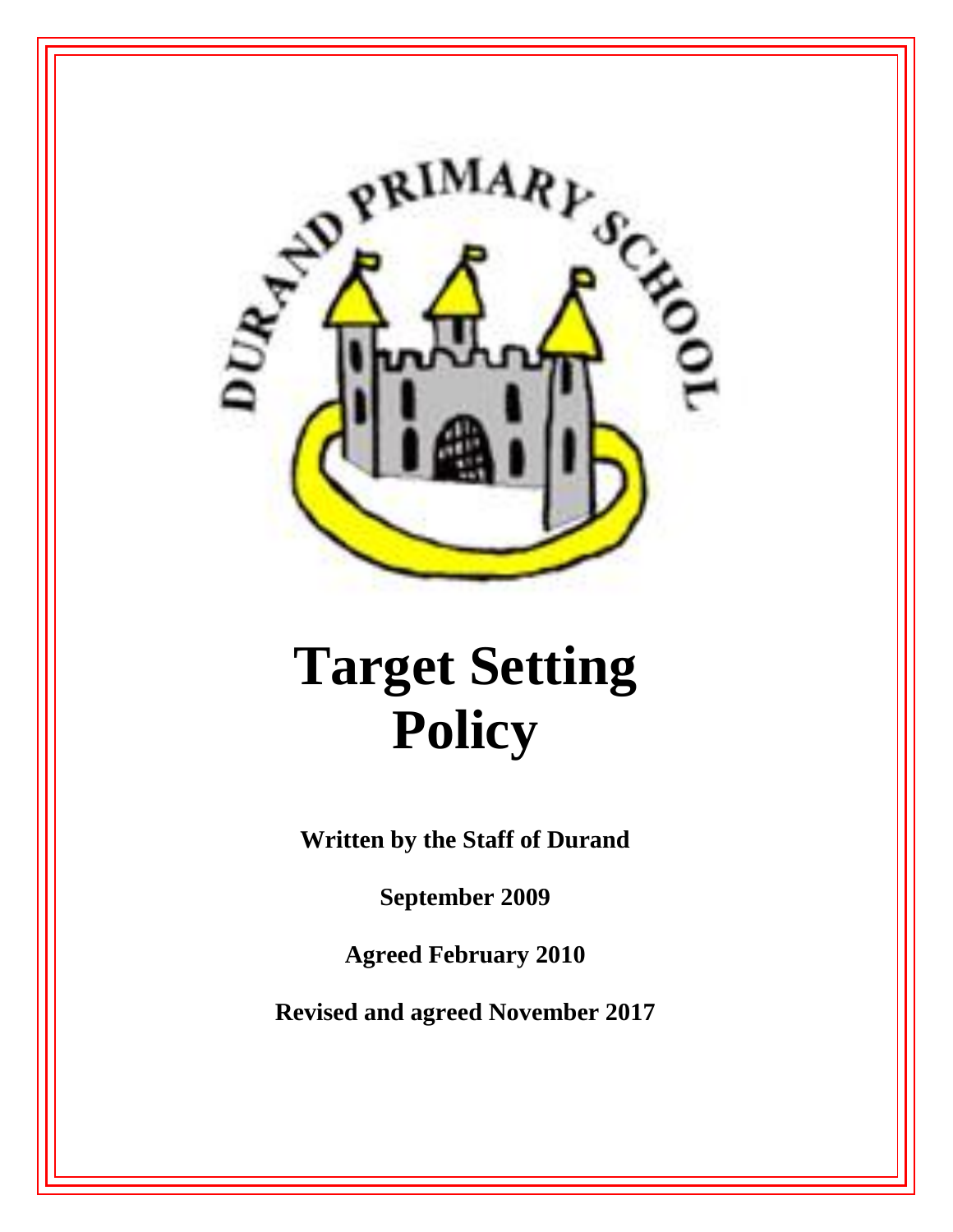# **Durand Primary School**

# **Target Setting Policy**

#### **Introduction**

At Durand Primary School we are committed to giving all pupils every opportunity to achieve the highest of standards. Target setting is the means by which we identify specific, measurable, achievable and realistic targets that help to improve the standards achieved by all our children. Targets may relate to individual children, groups of children within classes, or whole cohorts of children.

Target-setting also allows us to ask some key questions about the performance of our school and how well individual children and groups of children are doing. These include questions such as:

- $\checkmark$  How well is each child doing from their starting point?
- $\checkmark$  How well are groups of children doing?
- $\checkmark$  Are our Curriculum and Assessment Policies ensuring pupils make progress?
- $\checkmark$  Is the standard and quality of our teaching high enough?
- $\checkmark$  Are our pupils involved and engaged in the learning and making progress?
- $\checkmark$  Is additional support required for some pupils?
- $\checkmark$  Are their high expectations for each child to achieve their potential or beyond?
- $\checkmark$  How well is our school doing?
- $\checkmark$  How much added value do we make to the progress of children from their starting points?
- $\checkmark$  How well should we be doing?
- $\checkmark$  What more should we aim to achieve?
- $\checkmark$  What must we do to make it happen?
- $\checkmark$  What action should we take, and how do we review progress?

Target setting is a significant strategy for improving children's achievement. At Durand Primary we know that it will be effective only if we remember that the child is at the heart of the process. The targets that we set are challenging and take into account each child's starting point. We ensure that all children are treated as individuals.

We involve the children in the target setting process and encourage them to set targets for themselves. Regular feedback from teachers makes children aware of how they can improve their work and achieve their target. Target setting for our children means that they have to make decisions about their own learning. This helps them learn more effectively, by making clear what it is that they need to do next in order to improve.

We discuss with parents the targets set for their children twice yearly at Parent / Teacher Consultation meetings. This helps parents identify the ways in which they can support their child with work and encouragement at home.

Each year, in our School Development Plan, we identify and prioritise targets for development within the school overall. The targets that we set for our pupils help to determine some of the priorities within our School Development Plan. The actions that we then plan link to the targets that we have set for our pupils. This ensures that what we plan will have an impact on learning for our pupils. All staff and governors are involved in reviewing the targets in our School Development Plan on a regular basis.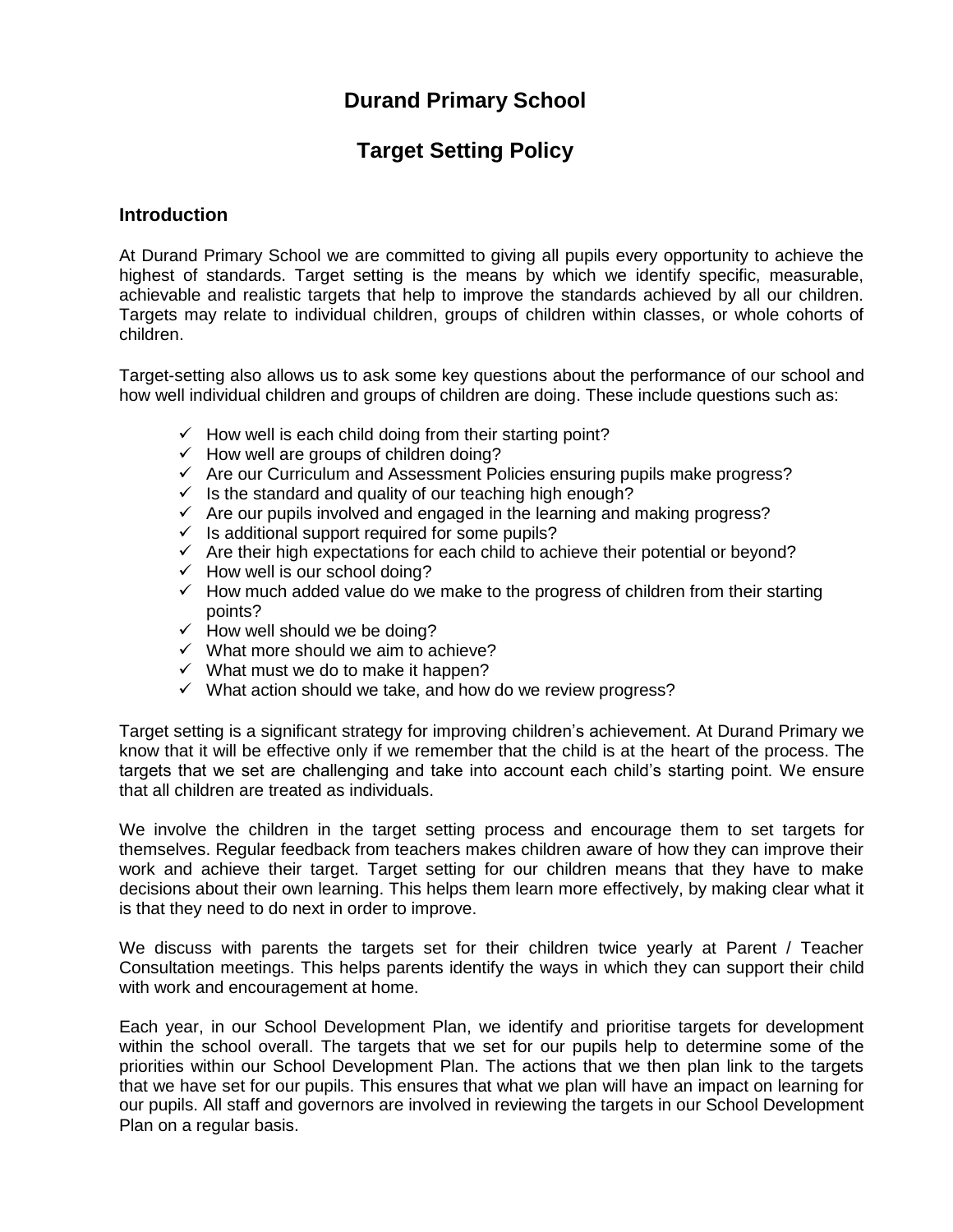# **Aims and Objectives**

Our aims in target setting are to raise standards of achievement by:

- achieving specific objectives that are being taught in the curriculum and plan for next steps;
- giving children targets to reach in a given time;
- setting targets that are specific, measurable, achievable, realistic and time related;
- being aware of the strengths and weaknesses of individual children or groups of children and to target support and differentiated activity as appropriate;
- setting high teacher expectations and challenges that raise the standards of pupils' achievement;
- working in partnership with parents/carers to contribute to the development of individual children.

In our school, the targets we set:

- challenge all children to do the very best they can;
- take into account each child's starting point for learning and any additional learning needs that may require support and a bespoke plan;
- encourage children to discuss and review their progress with teachers regularly;
- involve parents in their child's learning and understanding of the targets;
- ensure Governors are part of the decision making process around targets;
- help Governors to agree priorities for the School Development Plan;
- lead to more focused teaching and learning for each child, for groups of children, for the class and the school as a whole;
- help us to make judgements about how well our school is doing when compared to all schools and to similar schools.

## **Target Setting Process**

## **Yearly Targets**

When children join our school in our Reception class we make an assessment of their learning within the first term, using the Foundation Phase Profile. We use the outcomes of these assessments to identify strengths and areas for improvement in individual children and in groups of children. We record these results using the online system, Incerts.

During the summer term each year, the child's current class teacher together with the receiving class teacher forecasts the Foundation Phase Outcome or National Curriculum level that s/he expects each child to reach at the end of the key stage from Year 1 up to Year 6. This is for Language, Literacy and Communication, Mathematical Development and Personal and Social Development, Well-being and Cultural Diversity in Foundation Phase and English, Mathematics, Science and Welsh Second Language in Key Stage 2. We base this forecast on the child's current performance, using a variety of assessment data (see list below), and on the teacher's own knowledge of the child's rate of progress during the year. The teachers then consider what the child could possibly achieve, beyond the forecast, if appropriately challenged. These draft targets are then reviewed by the same teachers at the beginning of the Autumn term of the new school year.

Before agreeing and finalising the targets, the Headteacher discusses them with the EAS Challenge Adviser for the school. The draft targets are submitted to the EAS for approval before they are finally agreed by the Governing Body and the Local Authority. The Governing Body fully accepts that the targets that we set are based on the current attainment of each cohort of children.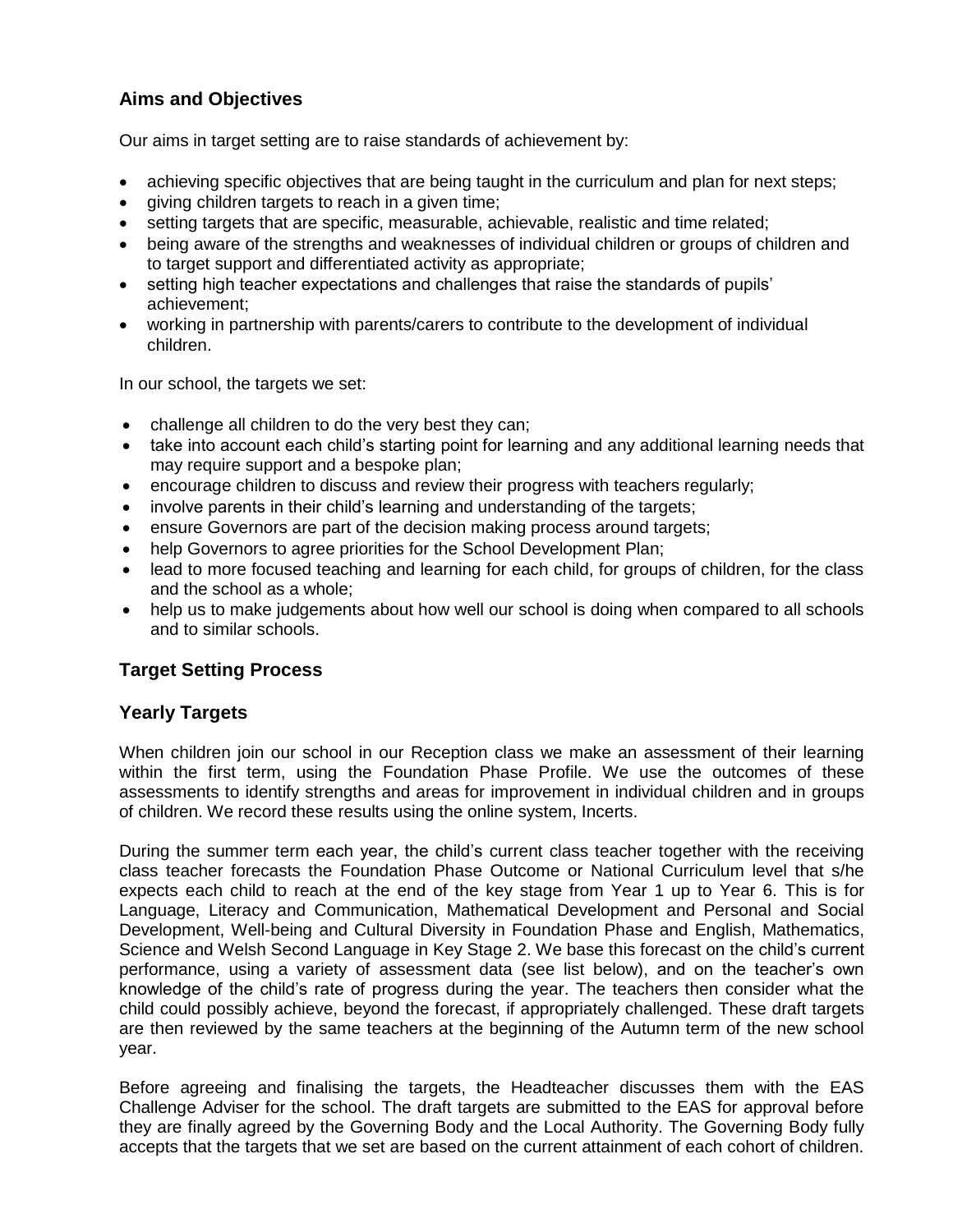We do not necessarily expect targets to become more ambitious year after year; they must reflect the ability of the cohort, and challenge at the appropriate level.

These yearly targets are recorded on the school SIMS system and are submitted to the EAS Learning Intelligence team via their EASi portal. It is statutory to submit targets for Years 2, 4, 5, and 6 and optional for Year 1 and 3.

Once the targets are finalised these are monitored termly by the class teacher to ensure that the pupils are given every possible opportunity to meet these targets. The EAS monitor progress towards targets in Year 6 in December and both Year 2 and Year 6 in March each year.

Governors publish the finalised targets for Achieving Outcome 5+ and Outcome 6+ in Language, Literacy and Communication, Mathematical Development and Personal Social Development, Wellbeing and Cultural Diversity for Year 2 pupils for the current year and for Achieving Level 4+ and Level 5+ in English, Mathematics and Science for Year 6 for the next three years in their annual report to parents. This gives details of the percentage of children who will achieve Outcome 5 or above for Year 2 pupils and Level 4 or above for Year 6 pupils in the Teacher Assessments.

Teachers use the targets set for each child to develop classroom activities that are designed to help children meet their targets. Teachers will take account of these targets when planning work for different groups of children.

Every term we offer opportunities for the children to review their progress with the teacher. The progress the children are making forms part of the discussion that teachers have twice yearly at the parent / teacher consultations.

As part of the child's annual report we produce a statement about progress towards his or her targets and provide targets for further development for their child.

We have a School Attendance target agreed each year which takes into account improvement in school attendance levels.

## **Target Setting Data**

We use a range of information to support our target setting process. These include:

- Our own tracking systems
- Incerts
- On-going teacher assessment
- Foundation Phase Profile
- National Reading test results Year 2–6
- National Numerical Procedural test results Year 2-6
- National Numerical Reasoning test results Year 2-6
- Non-Verbal Reasoning Years 1-6
- SWST Spelling Years 1 6

## **On-going Targets**

#### **Targets in Foundation Phase**

In the Foundation Phase individual pupil targets are introduced gradually across the three core areas of learning.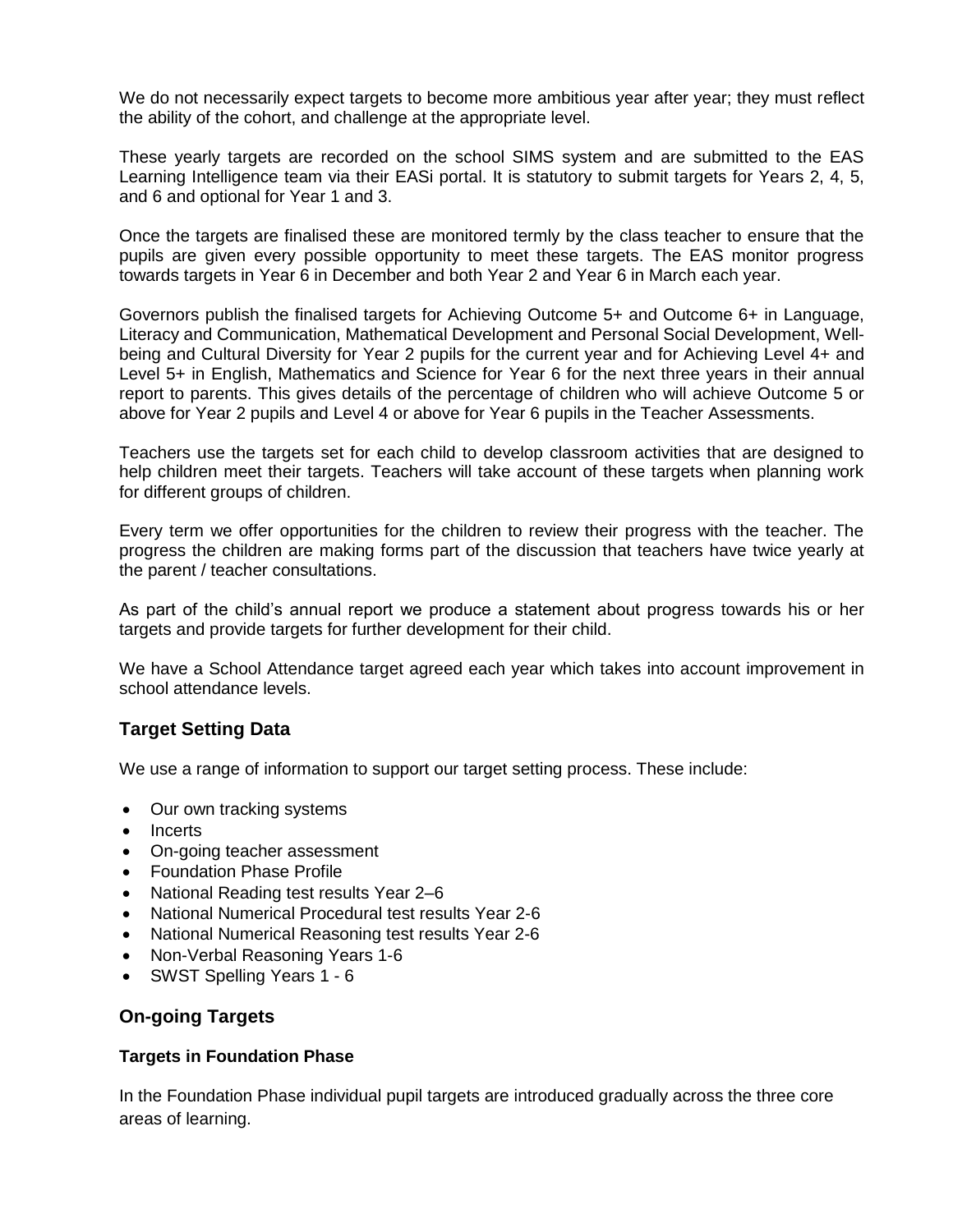#### **Reception**

In Reception targets are set in Personal and Social Development, Well-being and Cultural Diversity.

In the Autumn Term the targets are whole class targets set by the class teacher. An award is given to put onto a class display when each pupil achieves the goal.

In the Spring Term, during the SEAL Topic 'Going for Goals' the children discuss their own strengths and areas for development. The class teacher then gives group targets in PSDWBCD related to the children's areas of development, again the pupils will receive an award to display when they achieve the goal.

In the Summer Term the pupils, in discussion with the class teacher, set their own individual target in PSDWBCD. They each have a Seal picture and get a star to add to the Seal each time they achieve their target, up to 3 times.

#### **Year 1**

In the Autumn Term each pupil decides with the class teacher a target for Literacy. The targets are stuck in the front of the Literacy books and reviewed regularly by the class teacher and pupil. A star is added to the target each time the pupil achieves the target, up to three times, then a new target is set. In the Spring Term a Numeracy target is also set and the same process is followed.

#### **Year 2**

The same process as Year 1 is followed in Year 2. However, each pupil has a Literacy and Numeracy target from the Autumn Term onwards, these are reviewed by the class teacher and pupils on a half termly basis.

#### **Targets in KS2**

#### **Literacy Targets**

In Key Stage 2 all learners have individual Literacy targets in the front of their English books. These targets are agreed through discussion between the class teacher and the learners. When targets have been deemed met by the class teacher they are dated and signed off as achieved. Appropriate, new targets, are then added to the front of the English book and learners are provided opportunities, through relevant tasks, to achieve these over a half term period.

#### **Numeracy Targets**

In Key Stage 2 all learners have individual Numeracy targets in the front of their Maths books. These targets are agreed through discussion between the class teacher and the learners. When targets have been deemed met by the class teacher they are dated and signed off as achieved. Appropriate, new targets, are then added to the front of the Maths book and learners are provided opportunities, through relevant tasks, to achieve these over a half term period.